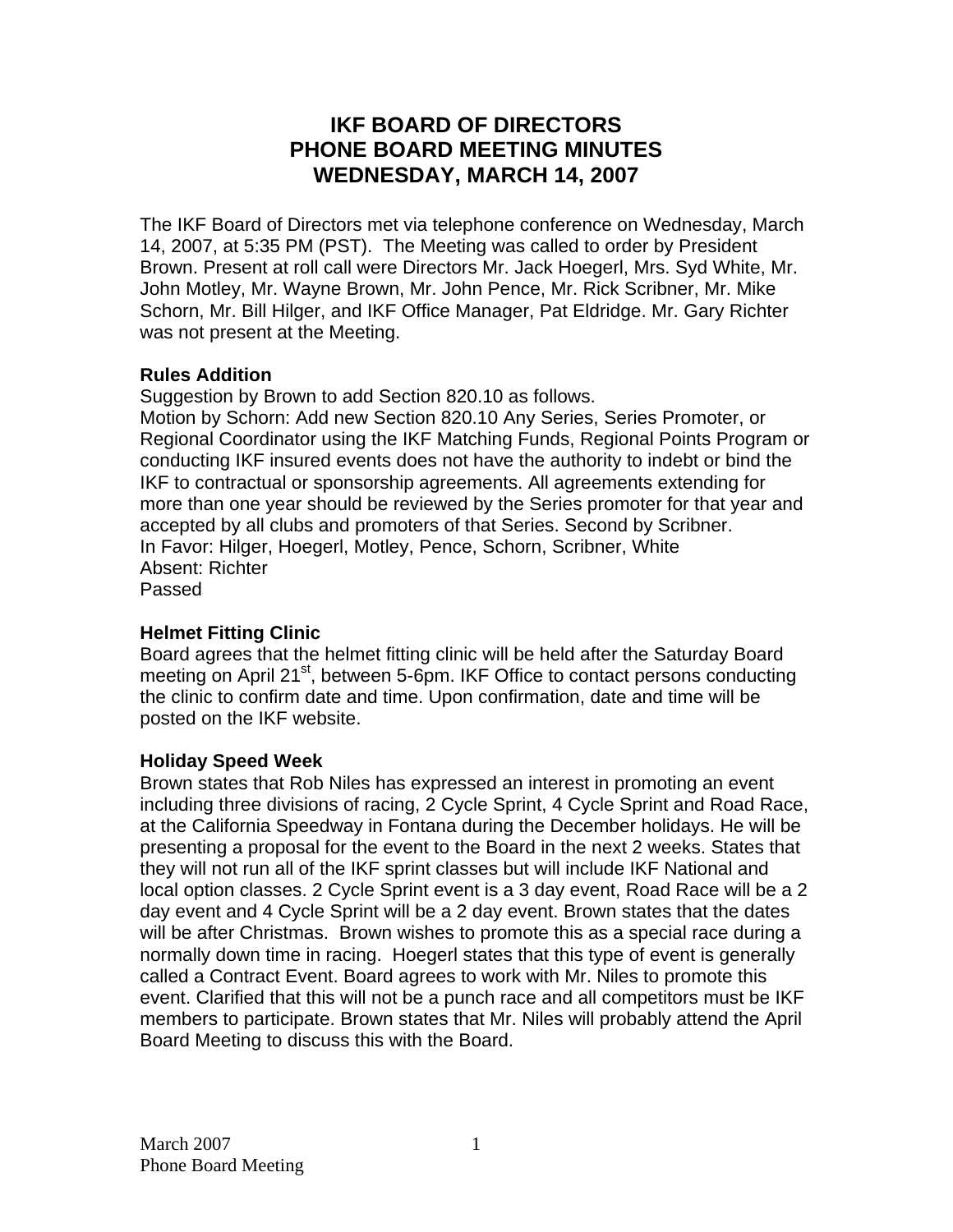#### **Section 310.1**

Brown suggests the following rule change agreed upon by the Road Race Committee. Motion by Pence: Change 310.1 to: Sprint chassis ( classes covered by sec. 306 ) as per rule 206.2. All other classes location is open and must be placed within the internal surface of the kart. Second by Motley. In Favor: Hilger, Hoegerl, Motley, Pence, Schorn, Scribner, White Absent: Richter Passed

### **2007 Grand National Shirt & Hat Design**

Discussion by Board. Board agrees that Wayne Brown will work with the IKF Office on the design of the 2007 Grand National shirt & hat design.

### **Rule Updates from Syd White**

Following 4 Cycle rule clarifications suggested by Syd White. Motion by White: a. 717.1 Add as fourth paragraph: Breather by pass (555688) is allowed. b. 719.18 Add at end: Heat disperser (555690) at exhaust side front. Second by Pence. In Favor: Hilger, Hoegerl, Motley, Pence, Schorn, Scribner, White Absent: Richter

Passed

### **Logo Displays at IKF Grand Nationals**

White asks why it is not required that IKF logos and IKF sponsor logos be on the karts and/or uniforms at Grand Nationals. Board remarks that IKF logos have been required at IKF National and regional events in the past. States that at the National events, the sponsor logos must be displayed. Sponsor logos to be supplied by the sponsors. White to prepare rule for Board approval.

### **Display of Sponsor Material at Grand Nationals**

White states that the IKF should have the right at the Grand National events and in the Grand National Agreement to require the promoter to display the sponsor logos or sponsor advertising. Discussion by Board. White to prepare verbiage for inclusion in Grand National Agreements for 2009.

#### **Safety Gear Demo at Dallas**

Discussion by Board. Board asked that safety gear be available at the April meeting for Board inspection.

### **Dry Clutch Proposal**

Scribner asked about update on the dry clutch proposal. Pence states that he is working on proposal for the April Board Meeting. Brown spoke with Mr. Marvin Justus at Kart Expo regarding this matter.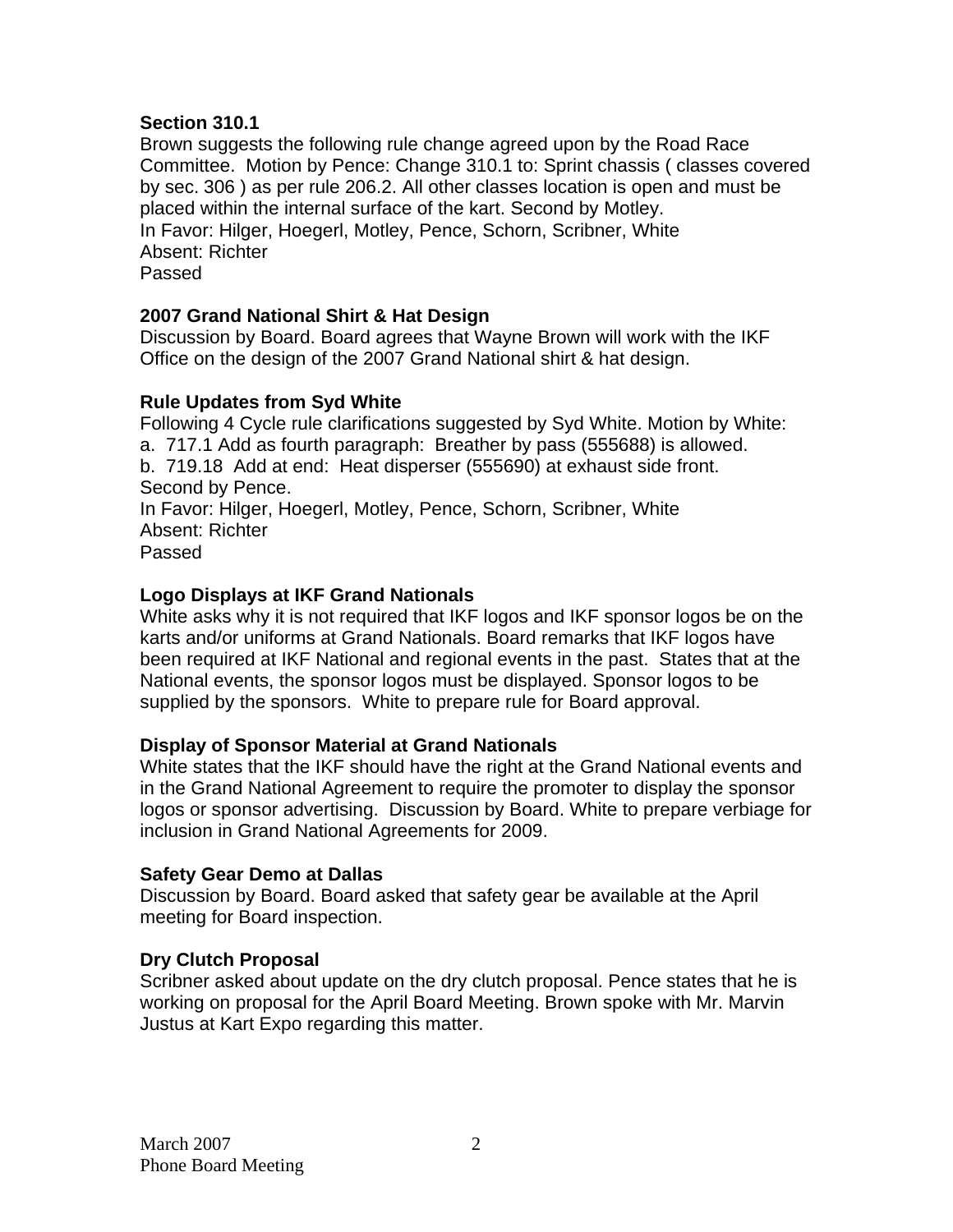### **TaG Engine Homologation**

Motley states that another issue has come up. States that if you submit an engine for homologation under the current system, you must submit an engine to the IKF, WKA and SKUSA, etc. States that in discussion with WKA, they both wondered if they should not be doing this together. Feels that is ridiculous to submit to different organizations if they are going to do exactly the same kind of thing in approvals. Based on all of the discussions he has had with the WKA tech committee and the TaG work group, they are all going to have the same kind of approval process. Only approve engines in the same performance envelope as Rotax and Leopards. Not going to approve something that is significantly higher performance. Feels that this should be a joint effort but asks Board backing to proceed. A joint meeting was suggested at some point; they would sit down together and make that decision. Hoegerl feels that the suggestion sounds good but asks about the homologation fees. Discussion by Motley regarding the homologations fees; states that the fees need to cover the expenses. Suggests two people be sent to meeting. Hoegerl asks about re-homologation. Asks if rehomologation fees are not paid for certain engines, are those engines out? Motley states yes. The engines can be submitted as a local option class, not eligible for National competition. Brown suggests that Motley's committee come up with a proposal. Motley states that the Board has already approved the approval process for 2008-2010. Feels that it should be a joint effort with the WKA. Brown questions the fee matter. Motley to work with them on this and get back to Board. Scribner clarifies that it is IKF, WKA and SKUSA working on this.

## **IKF Website**

Richter not available for update on this issue.

### **TM K9 ES Engine**

Motley states that this is the new version of the engine with electric start. TaG USA has approved it. It is electric start, RPM limited, 125 ICC with fairly strict rules. Cannot do any grinding and does not have boost exhaust ports. Good news is that it has a bigger crank pin and rod and should make it considerably more reliable. He approved it as a local option class for a track in the Northwest. Discussion regarding another request to approve this class. Schorn explains request to the Board. Suggested that they also submit as a local option class but the Gold Cup rules preclude that. Motley would like to see the engine run. States that the most successful growth area in Shifters right now is the 125 stock Honda which has potential availability problems as it is a ten year old engine. Discussion by Board. White suggests that they submit as a regional class. Motley to submit the class to the IKF office for approval process.

### **CIK Bumpers**

Discussion by Board re: CIK bumpers. This item was Tabled for discussion by the Board to the April Board Meeting.